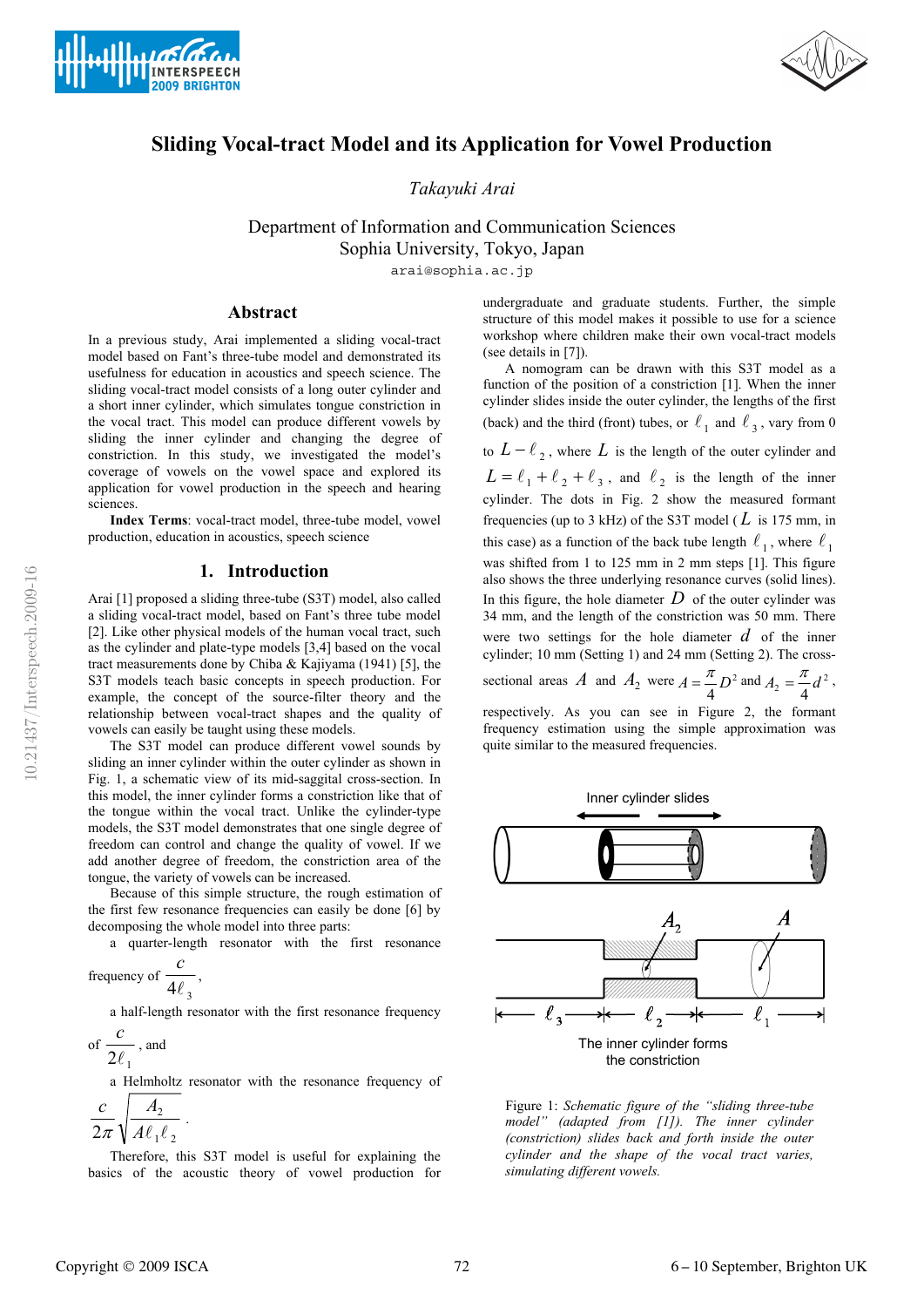

Figure 2: *Measured formants and underlying resonances produced by the S3T model (from [1]).* 

In this study, we first investigated how wide a coverage the S3T model had of different vowels on the vowel space. Then we reported several options to increase the coverage, and we discussed the model's possible applications for speech & hearing sciences and acoustic phonetics.

### **2. Coverage on the vowel space**

### **2.1. Simulation**

First, we used Vtcalcs, a speech production simulator by Maeda [8], to investigate the S3T's vowel coverage. This simulator computes the transfer function based on a given vocal-tract shape, and the estimated formant frequencies were used to plot of the first (F1) and the second (F2) formants. In this simulation,  $L$  was set to 170 mm, and the position of the tongue constriction was shifted from 0 to  $L - \ell_2$  in 10 mm steps.

Figure 3 shows the F1-F2 plot when  $d = 10$  mm and  $\ell_2$  = 40, 50, 60, 70 mm. When *d* is less than 10 mm, the result becomes a fricative-like consonantal sound, and therefore,  $d = 10$  mm is the minimal diameter [6]. From this figure, the produced vowel travels an outer edge, i.e.,  $/i' \rightarrow /u/$  $\Rightarrow$  /o/  $\Rightarrow$  /a/ or /ae/. (Note that there are markers "x" indicating the average F1 and F2 frequencies for the major American English vowels. The values are taken from [6]. The same markers were used from Fig. 3 through Fig. 6.) The four trajectories with different  $\ell_2$  values are overlaid with respect to each other, and differences among them only appeared in the low vowel region, when the constriction was positioned at the glottis end. In this position, the produced vowel is like /ae/ when  $\ell_2$  = 40 and 50 mm, whereas the produced vowel is more like /a/ when  $\ell_2$  = 70 mm.

Figure 4 shows the similar F1-F2 plot when  $\ell_2$  = 40, 50, 60, 70 mm, but  $d = 20$  mm, in this case. From this figure, the trajectories are compressed more towards the central region. The produced vowel travels from the region of /e/, compared with /i/ in the previous case. Again, the four trajectories with different  $\ell_2$  values are overlaid with respect to each other, and the differences among them only appeared when the constriction was positioned at the glottis end.

In addition to  $d = 10$  and 20 mm, we used several other  $d$  values, such as, 15 and 25 mm. As a result, we observed that the trajectories shifted and were compressed towards the central region on the vowel space. Because the resulting tube finally becomes uniform when  $d = D$  (34 mm, in this simulation), the produced vowel becomes "schwa," and the F1 and F2 frequencies approximate to 504 and 1418 Hz, respectively.

#### **2.2. Measurement**

We recorded the output signals from the S3T model and measured their formant frequencies. For the recordings, the basic parameters were the same as the values used for the measurements in Fig. 2 [1]. Both the inner and the outer cylinders were acrylic resin, and the thickness of the outer cylinder was 3 mm. A driver unit (TOA TU-750) for a horn speaker was attached to the outer cylinder. An impulse train was fed into the driver unit via the digital-to-analog (D/A) converter of a digital audio amplifier (Onkyo MA-500U); the sampling frequency was 16 kHz. To avoid unwanted coupling between the neck and the area behind the neck of the driver unit and to achieve high impedance at the glottis end, we inserted a close-fitting hard rubber cylindrical filler inside the neck. We made a hole in the center of the rubber filling with an area of  $0.07 \text{ cm}^2$ . A flange with the diameter of 25 cm was attached at the open end of the tube. The output sounds were recorded using a microphone (Sony ECM-23F5) and a digital recorder (Marantz PMD670) with a sampling frequency of 16 kHz. The microphone was placed approximately 20 cm in front of the output end in an anechoic room.

Figure 5 shows the F1-F2 plot when  $d = 10$  mm and  $\ell_2$  = 40, 50, 60, 70 mm. The measurement was done by a formant estimation by linear prediction (the order was 24) with the Wavesurfer software. Figure 6 shows the F1-F2 plot when  $d = 20$  mm and  $l_2 = 50$  mm. In these figures, the data points were omitted when the formant estimation was not successful.

### **3. Discussion**

#### **3.1. Simulation vs. measurement**

When comparing the results of the simulation by Vtcalcs (Figs. 3 and 4) and the physical measurement of the S3T model (Figs. 5 and 6), the F1-F2 plots show a similar tendency. In both results, the coverage spreads out widely on the vowel space. One of the reasons there are some differences between them is the total length of the tube. The tube length in the simulation was 170 mm, while that of the physical measurement was 175 mm. Therefore, the results in Figs. 5 and 6 are less than the ones in Figs. 3 and 4 (approximately 3%).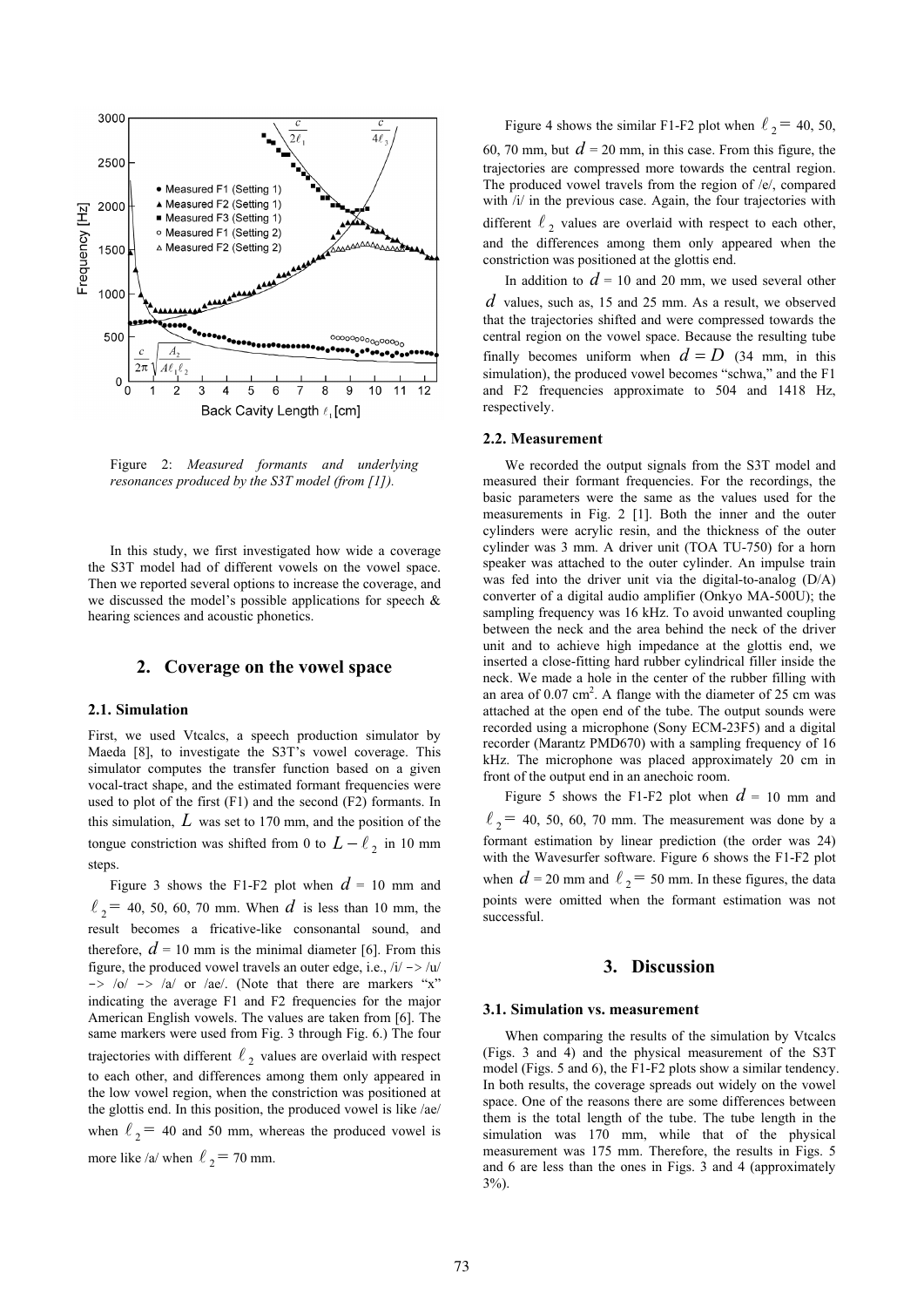

Figure 3: *F1-F2 plot of the simulated vowels when the*  diameter of the constriction  $d$  = 10 mm. The length of the constriction  $\ell_2 = 40, 50, 60, 70$  mm was used as *a parameter to draw the four trajectories.* 



Figure 4: *F1-F2 plot of the simulated vowels when the*  diameter of the constriction  $d$  = 20 mm. The length of the constriction  $\ell_2 = 40, 50, 60, 70$  mm was used as *a parameter to draw the four trajectories.* 

## **3.2. Laryngeal constriction / lip rounding**

As one looks at the models by Chiba & Kajiyama [5] and Arai [3], the laryngeal part is narrower than the main vocal tract. To simulate this laryngeal constriction we put a 20-mm long constriction with a diameter of 10 mm. As a result, we confirmed that the /i/ vowel was improved. According to the perturbation theory [5,6], the volume velocity minimum is located at the glottis end for all resonances, so F1 and F2 frequencies increase when there is a constriction at the glottis end. Thus coverage around the /i/ region was improved with laryngeal constriction.



Figure 5: *F1-F2 plot of the measured vowels when the diameter of the constriction*  $d = 10$  *mm. The length of* the constriction  $\ell_2 = 40, 50, 60, 70$  mm was used as *a parameter to draw the four trajectories.* 



Figure 6: *F1-F2 plot of the measured vowels when the diameter of the constriction*  $d = 20$  *mm. The length of the constriction*  $\ell_2 = 50$  *mm was used.* 

For /u/, on the other hand, both the F1 and F2 frequencies are low. To improve this region, it is important to consider lip rounding and/or lip protrusion. The perturbation theory tells us that the volume velocity maximum is located at the lip end for all resonances, so F1 and F2 frequencies decrease when there is a constriction at the lip end. Thus the coverage around the /u/ region was improved with lip rounding. Lip rounding is also important for other vowels, such as, /o/. However, the S3T can produce vowel /o/ without the lip rounding, as well. Figure 7 shows the S3T model with laryngeal constriction and lip rounding, which are removable options in this picture.